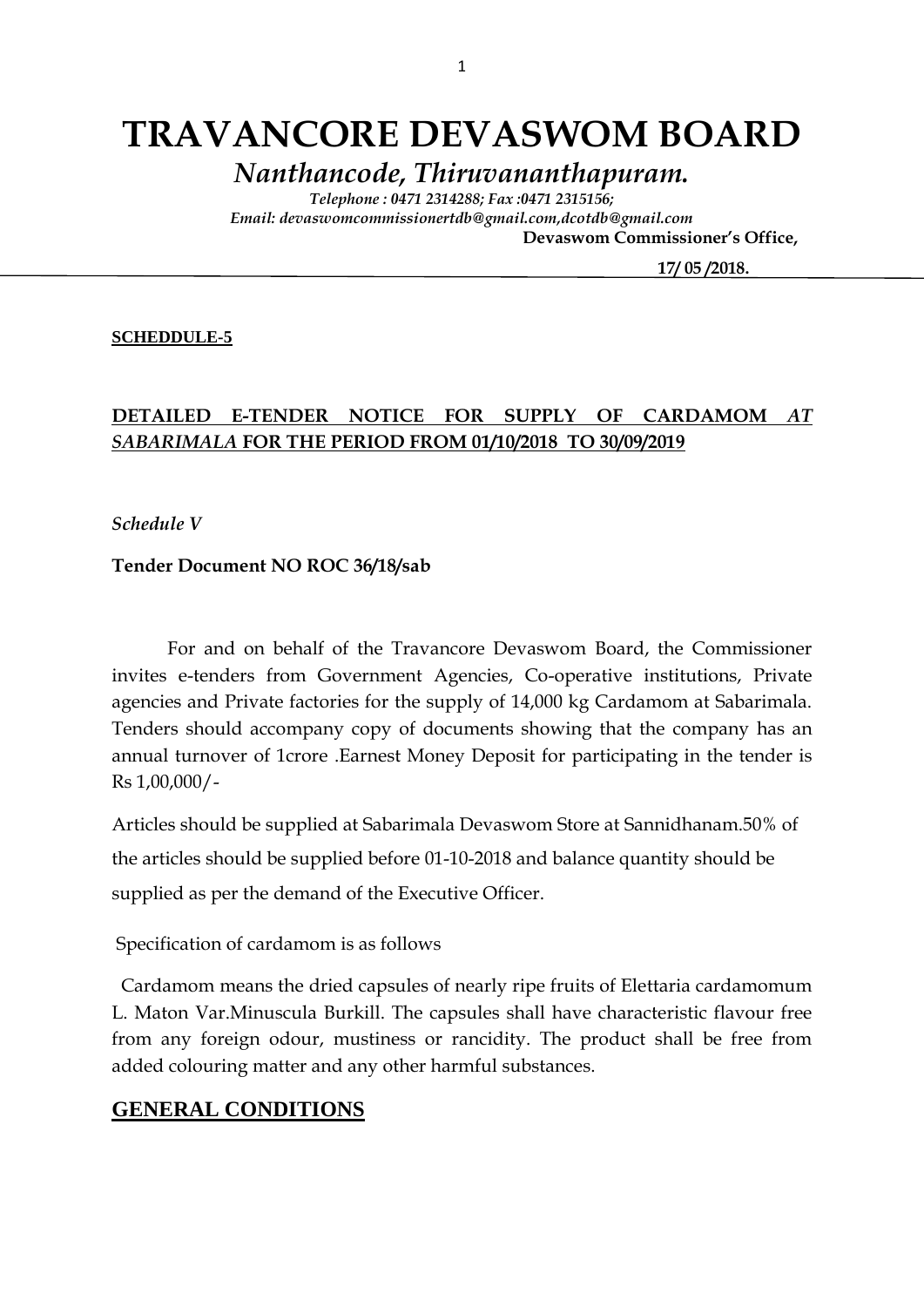- 1.1 The food items shall conform to the standards prescribed in Food Safety & Standards (Food Products Standards and Food Additives)Regulation,2011(REG:2.8.4).
- 1.2 The entire lot will be rejected if the above condition is violated and penal provision will be imposed as decided by the Commissioner of Food Safety, Kerala, to such violation.
- 1.3 The Supplier shall liable to be prosecuted under Food Safety &Standards,2006, if standard variations are noted from that prescribed under Food Safety & Standards Regulation 2011.
- 1.4 The Payment will be released only to those suppliers who supply raw materials which conform to the standards under Food Safety &Standards (Food Products Standards and Food Additives) Regulations,2011
- 1.5 The supplier should submit an Analysis Certificate from an accredited lab along with every lot supply
- 1.6 The supplier should have a valid **FBO/PFA/FPO/FSSAI** license issued by the competent authority.
- 1.7 The tenders submitted by the defaulters on earlier occasions in contract with the TRAVANCORE DEVASWOM BOARD will not be considered. The tenderer shall submit an affidavit along with the tender swearing that he is not a defaulter to the TRAVANCORE DEVASWOM BOARD on any earlier occasion.
- 1.8 The **CARDAMOM**should be packed only in bags conforming to the standards of Food Safety and the name of the supplier and the month and year of packing should be mentioned on the bag. The bags should be of good quality and contain inner coating or having double layer so that **CARDAMOM** can be preserved for long period without any contamination and not affected by humidity.
- 1.9 The suppliers should furnish the weight of the lorry load from the Weigh Bridge situated at Pampa and also furnish the quality certificate from accredited analytical lab for each load in addition to our test at Pampa.
- 1.10 The payment will be made only for the weight of the article excluding the weight of the bag.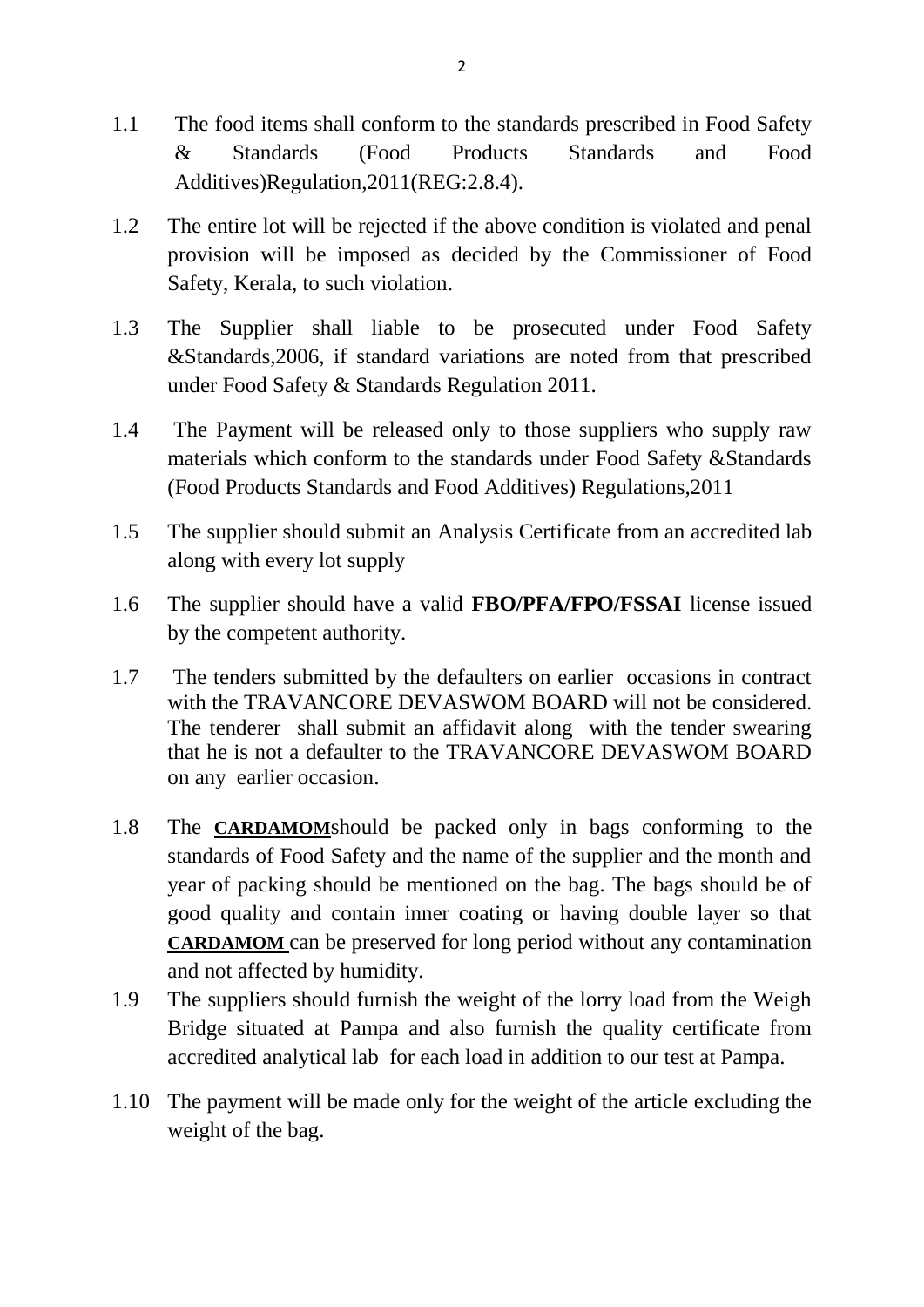- 1.11. The rate quoted should be inclusive of taxes, freight up to respective designation, loading and unloading charges and all other expenses.
- 1.12. In case the contract is awarded, Bank Guarantee for an amount equivalent to 10% of the total value of the articles to be supplied and valid for one year will have to be produced as security for satisfactory fulfillment of the contract at the time of executing the Agreement.
- 1.13. Necessary agreement should be executed with the Devaswom Commissioner Travancore Devaswom Board within the stipulated time.
- 1.14. The Board reserves the right to apportion the quantity among the suppliers.
- 1.15. No compromise in the quality of the articles will be allowed. **In case , samples contains health hazardous elements like tetrazine ,stringent action will be taken against the firms submitting those samples, as recommended by the Commissioner of Food Safety, Kerala.**
- 1.16. The Tenders should be submitted through online on or before 11.00 A.M. on 05.06.2018. Tenders will be verified at 11.00 A.M. on 07.06.2018
- 1.17. The Tenderers should submit 4kg of samples on 07/06/2018 to the Office of the Devaswom Commissioner.
- 2.17. The Tenders submitted by defaulters in the previous years will not be considered.

1.18. The bidders should have the necessary portal enrolment with their own Digital Signature Certificate.

1.19. *If any tenderer withdraws from his tender before the expiry of the period fixed for keeping the rates firm for acceptance, the earnest money if, any, deposited by him will be forfeited to the Borad and such legal action taken against him as the Board think fit.*

*1.20. In cases where a successful tenderer, after having made partial supplies fails to fulfill the contract in full, all or any of the materials not supplied may at the discretion of the Board, be purchased by means of another tender/ quotation or by negotiation or from the next higher tenderer who had offered to supply already and the loss, if any, caused to the Board shall thereby together with such sum as may be fixed by the Board towards damages be recovered from the defaulting tenderer.*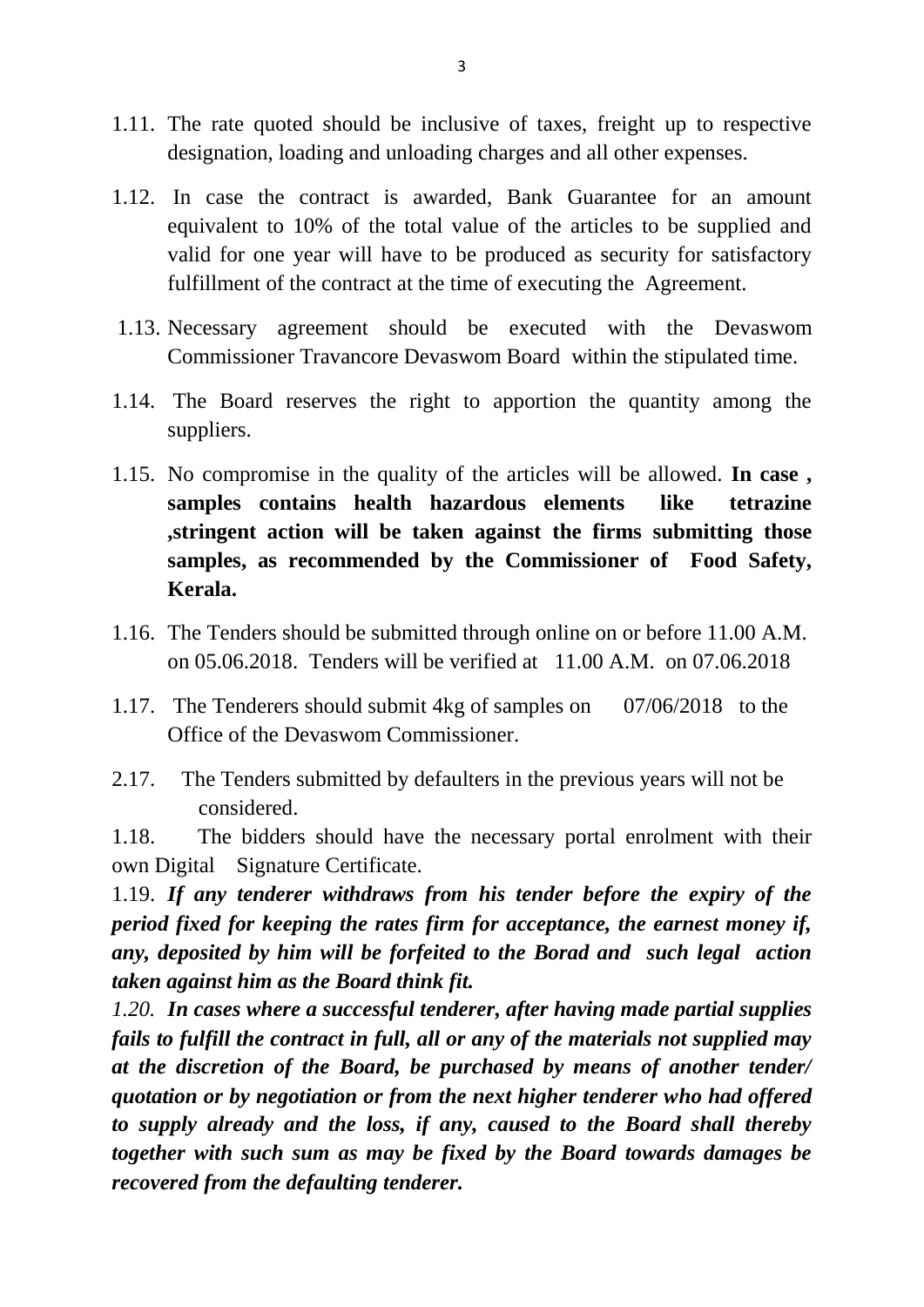*1.21. Any sum of money due and payable to the contractor (including security deposit returnable to him) under this contract may be appropriated by the Purchasing Officer or the Board or any other person authorized by the Board and set off against any claim of the Purchasing Officer or the Board for the payment of a sum of money arising out of or under any other contract made by the contractor with the Purchasing Officer or the Board or any other person authorized by the Board. Any sum of money due and payable to the successful tenderer or contractor from the Board shall be adjusted against any sum of money due to the Board from him under any other contract.*

# **2. DETAILS OF PRE-QUALIFICATION CRITERIA FOR THE TENDER, TIME AND SCHEDULE AND COST OF BIDDING DOCUMENT, EMD TO BE SUBMITTED BY THE BIDDER FOR PARTICIPATION IN THIS BID ARE GIVEN BELOW.**

(a) Cost of tender document.-Rs100/- through online

(b) Earnest Money Deposit –1,00,000/- (Rupees One Lakh only) through online

- (c) Tender Closing date : 05.06.2018 at 11.00 A.M
- (d) Tender Opening date: 07.06.2018 at 11.00 A.M
- (e) Mode of submission of tender :Tender should be submitted online in*'' www.etenders.kerala.gov.in''.*
- (f) Tender documents consisting of qualification information and eligibility criteria of bidders, Technical specification, schedule of quantities etc. are available in the web site **''www. etenders.kerala.gov.in''.**
- (g) Other details of tender documents will be available In the website**''www.etenders.kerala.gov.in''.**

## **3.DOCUMENTS TO BE FURNISHED ALONG WITH TENDER**

*3.1 The* **CARDAMOM** *Manufacturing Units should have proper valid license by the concerned authority for manufacturing/processing and storing of* **CARDAMOM the copy** *of which will have to be furnished. In respect of Traders and processors a valid trading license as may be applicable for trading in* **CARDAMOM***, a copy of which may be submitted.*

*3.2 Attested copy of the Audited Balance Sheet and Profit / Loss Account for past three years duly certified by a Chartered Accountant if it is a own*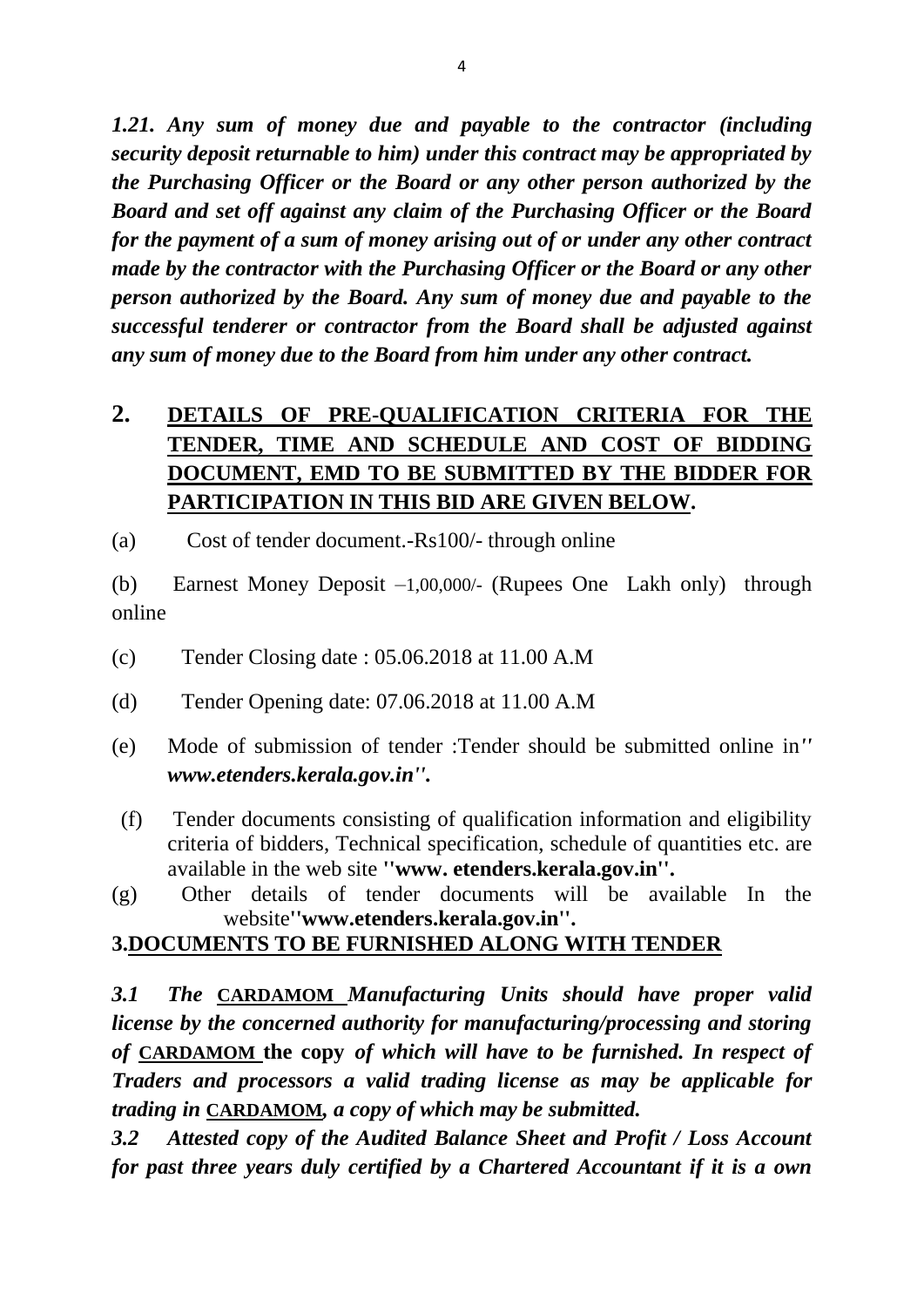*manufacturing unit. In case of a leased unit, the above documents of both the entities i.e. the lessor and the lessee will have to be furnished. In respect of Traders and Processors the attested copy of the Balance Sheet and profit/*  Loss Account for the last three years duly certified by a Chartered *Accountant shall be submitted.*

*3.3 The applicants shall submit attested copy of the Income Tax returns of the last three years with a copy of a PAN card attested by authorized signatory.*

*3.4 Attested copy of Certificate of registration under Excise, VAT, State / Central SalesTax Act, Service Tax Act as applicable.*

- *3.5. Certificate showing the experience in the respective fields issued by the District level Officers of the Industries Department of the State Government.*
- *3.6. A Passport size photo of the proprietor or the managing authority along with three specimen signatures duly attested by a Gazetted Officer or Notary Public.*

*3.7 An affidavit on Rs 200 non judicial stamp paper and Notarized , regarding:*

*3.7(a). Not having been prosecuted for the violation rules / law under the Essential Commodities Act or any such others law or orders thereunder in any court of law.*

*3.7(b). Not having been black listed by any organization or Government for non-performance of contractual obligation.*

**3.8 In case of partnership firm or Co-operative or Corporate, the Cardamom** *Manufacturing Units, Trading firms and processing units should furnish a copy of the partnership deed or byelaw or Memorandum as the case may be. In case of partnership firms the share holding pattern should be duly certified by the Chartered Accountant along with details such as name, age, education and experience of the partners. In case of Co operative / corporate body, copy of letter of authorization of the Chief Executive or the authorized person to register and participate in the e-procurement/tender process should be furnished.*

*3.9 In case of supplier who has entered into lease agreement with the*  **CARDAMOM** *manufacturing Units, the copy of the legally registered lease agreement duly certified by the Charted Accountant shall be enclosed.*

*3.10 The* **CARDAMOM** *Manufacturing Units, Trading firms should furnish letter of authority or power of attorney for having authorized the person to*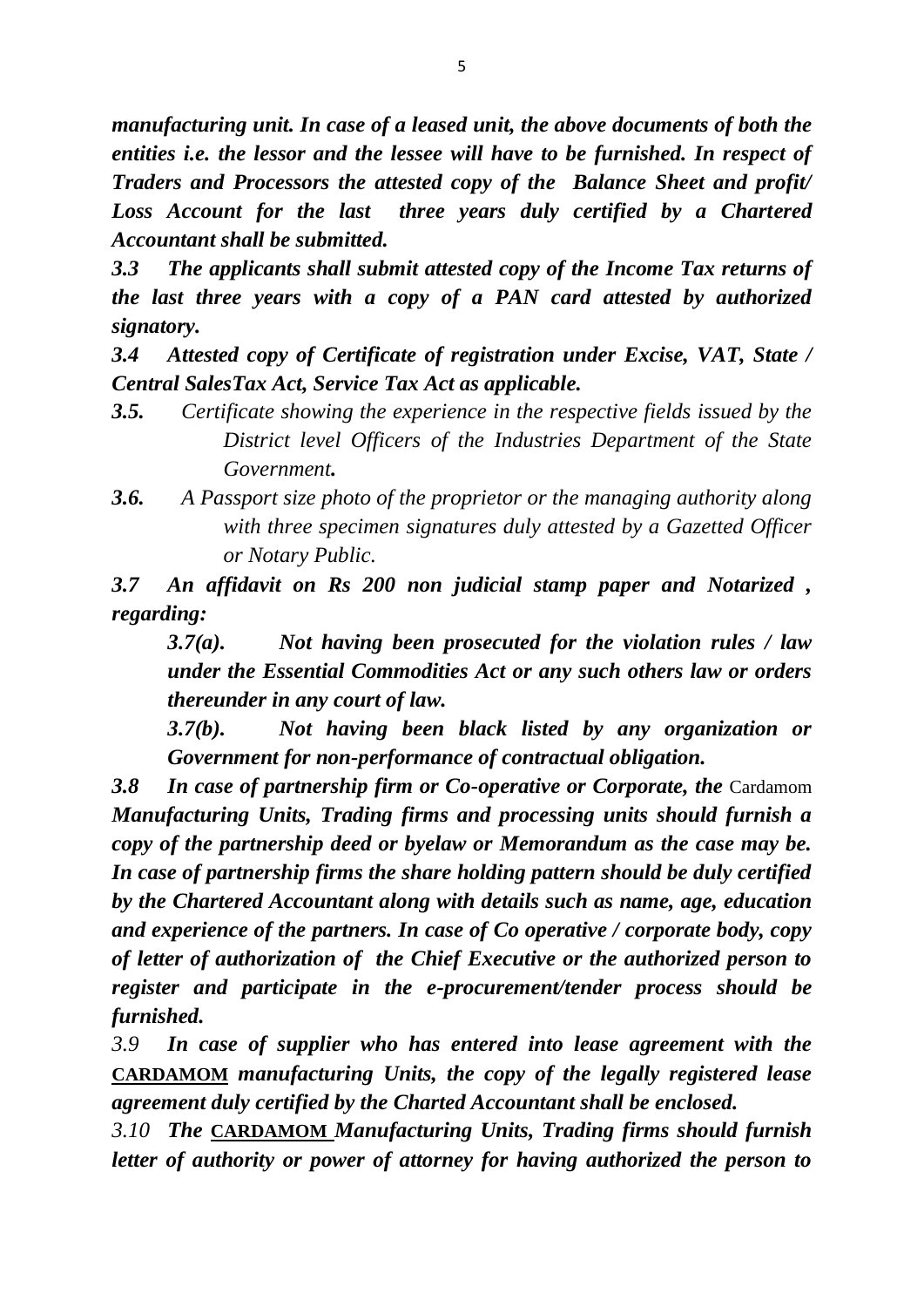*sign the documents on behalf of the firm or society or corporate body. Attestation of signature of such authorized signatory from the Bank where the firm is having its account is essential.*

*3.11 The address proof of the authorized signatory viz. Telephone bill/copy of Passport /Electricity bill/ voter ID proof/Aadhar Card should be submitted along with the application. The address proof in respect of the firm shall be either certificate of registration or certificate of incorporation issued by the authority concerned.*

*3.12. Bank Account details of the firm along with the IFSC code, Branch details and address shall be furnished in the letterhead of the firm.*

## 3.13. **Details of online payment are given separately in the Appendix attached with the tender document.**

## **4. SPECIAL INSTRUCTIONS TO THE BIDDER FOR THE E-SUBMISSION OF THE BIDS**

- 4.1 Bidder should do the registration in the tender site http://etenders.kerala.gov.in using the option available. Then the Digital Signature Registration has to be done with the e-token, after logging into the site. The e-token may be obtained from one of the authorized certifying authorities such as SIFY/TCS/nCode.
- 4.2 If there is any clarification, this may be obtained online through the tender site or through the contract details. The Bidder should take into account the Corrigendum if any published before submitting the bids through online.
- 4.3 After the bid submission, the acknowledgement number given by the etendering system should be printed by the bidder and kept as a record of evidence for online submission of bid for the particular tender.
- 4.4 The Tender Inviting Authority (TIA) will not be held responsible for any sort of delay or difficulties faced during the submission of bids through online by the bidders.
- 4.5 The bidder should submit the bid documents by online mode through the site http://etenders.kerala.gov.in .
- 4.6 Each documents to be uploaded through online for the tenders less than 2 MB. If any document is more than2 MB, it can be converted to rar/zip format and then the same can be uploaded. However if the file size is less than 1 MB the time for uploading transaction will be very fast. The total size of the documents in all the covers put up together, should be less than or equal to 12 MB.
- 4.7 The bidder should ensure that the bid documents submitted are free from virus and If the documents could not be opened, due to virus, during tender opening, the bid Is liable to be rejected.